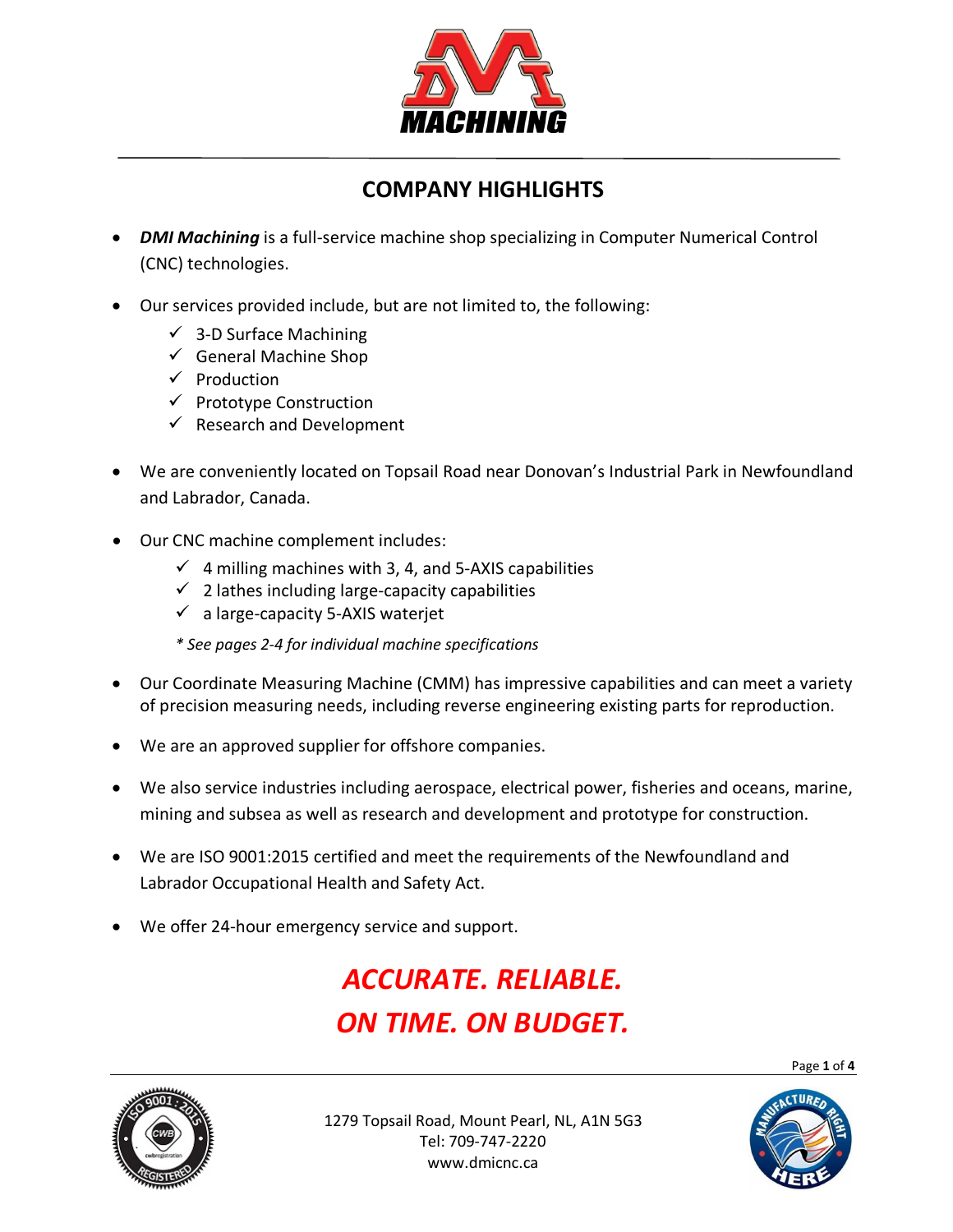

# **MACHINERY HIGHLIGHTS**

# **CNC MILLING MACHINE CENTRES.**

### *GF Mikron HPM 1350U (5-AXIS)*

- X-axis Travel: 1350mm (53.15")
- Y-axis Travel: 1150mm (45.28")
- Z-axis Travel: 700mm (27.56")
- Load Capacity: 1587kg (3500lbs)
- Spindle: 24,000 RPM



- X-axis Travel: 1050mm (41.34")
- Y-axis Travel: 510mm (20.08")
- Z-axis Travel: 510mm (20.08")
- Load Capacity: 1115kg (2460lbs)
- Spindle: 12,000 RPM
- $\bullet$  4<sup>th</sup> Axis: 8" chuck

## *Smart Machine Tool SM 1165 (3-AXIS)*

- X-axis Travel: 1100mm (43.31")
- Y-axis Travel: 650mm (25.59")
- Z-axis Travel: 610mm (24.02")
- Load Capacity: 1099kg (2425lbs)
- Spindle: 12,000 RPM



Page **2** of **4**



1279 Topsail Road, Mount Pearl, NL, A1N 5G3 Tel: 709-747-2220 www.dmicnc.ca





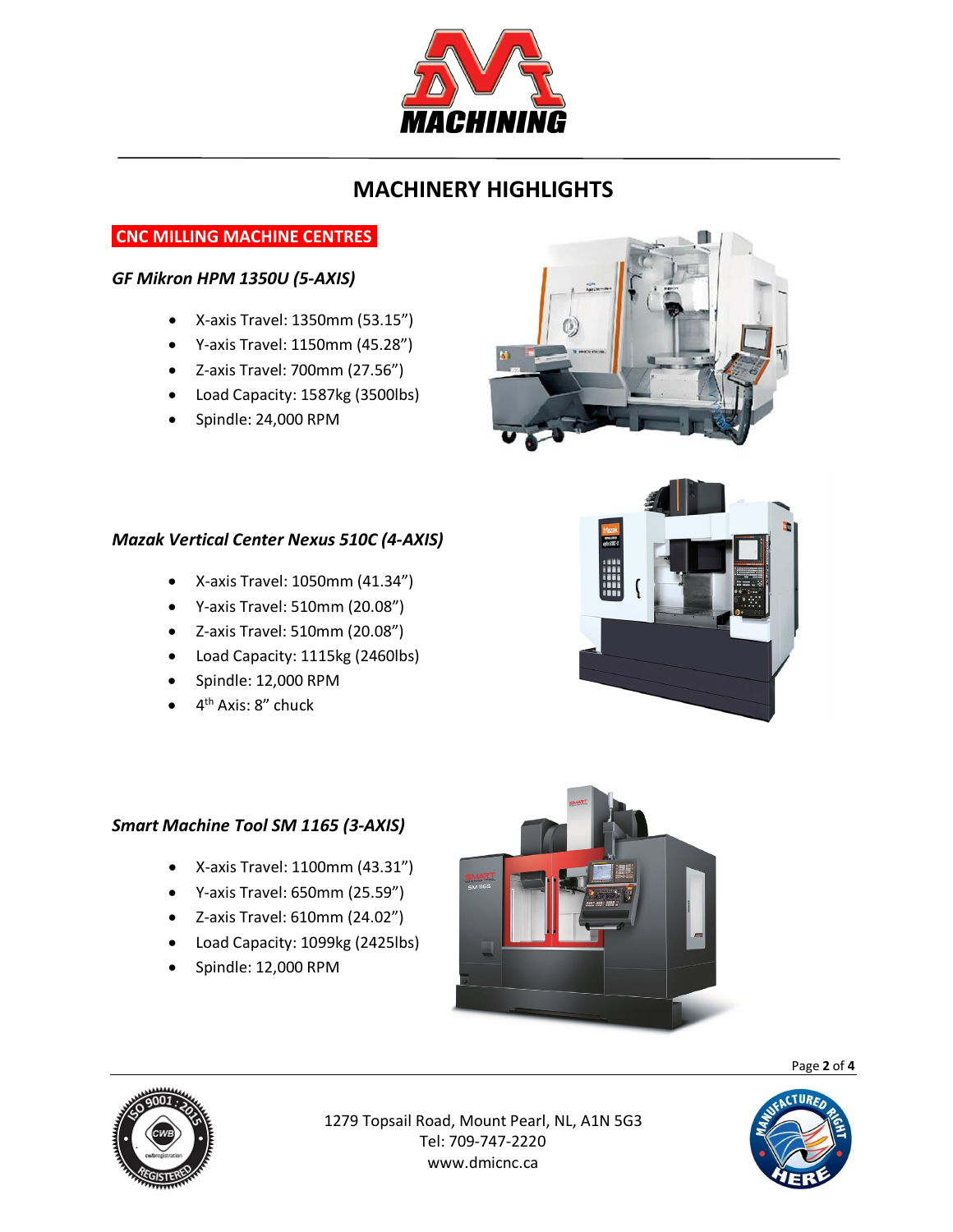

# **CNC LATHES.**

#### *Mazak Quick Turn Nexus 200 MSY*

- Max. Turning Diameter: Ø380mm (Ø 14.75")
- Max. Turning Length: 538mm (21.284")
- Spindle Bore: Ø65mm (Ø2.5")
- Y-axis Travel: 100mm (4.0")
- Live Tooling: 12 positions
- Main Spindle: 8" chuck (5000 RPM)
- Sub-spindle: 6" chuck (6000 RPM)



#### *Doosan Puma 5100 XLY (Large Capacity)*

- Max. Turning Diameter: Ø550mm (21.7")
- Max. Turning Length: Ø3040mm (120.7")
- Swing Over Bed: 817mm (32.16")
- Spindle Bore: Ø166.5mm (6.5")
- Y-axis Travel: 150mm (5.9")
- Live Tooling: 12 positions
- Spindle: 21" chuck (1500 RPM)



1279 Topsail Road, Mount Pearl, NL, A1N 5G3 Tel: 709-747-2220 www.dmicnc.ca



Page **3** of **4**